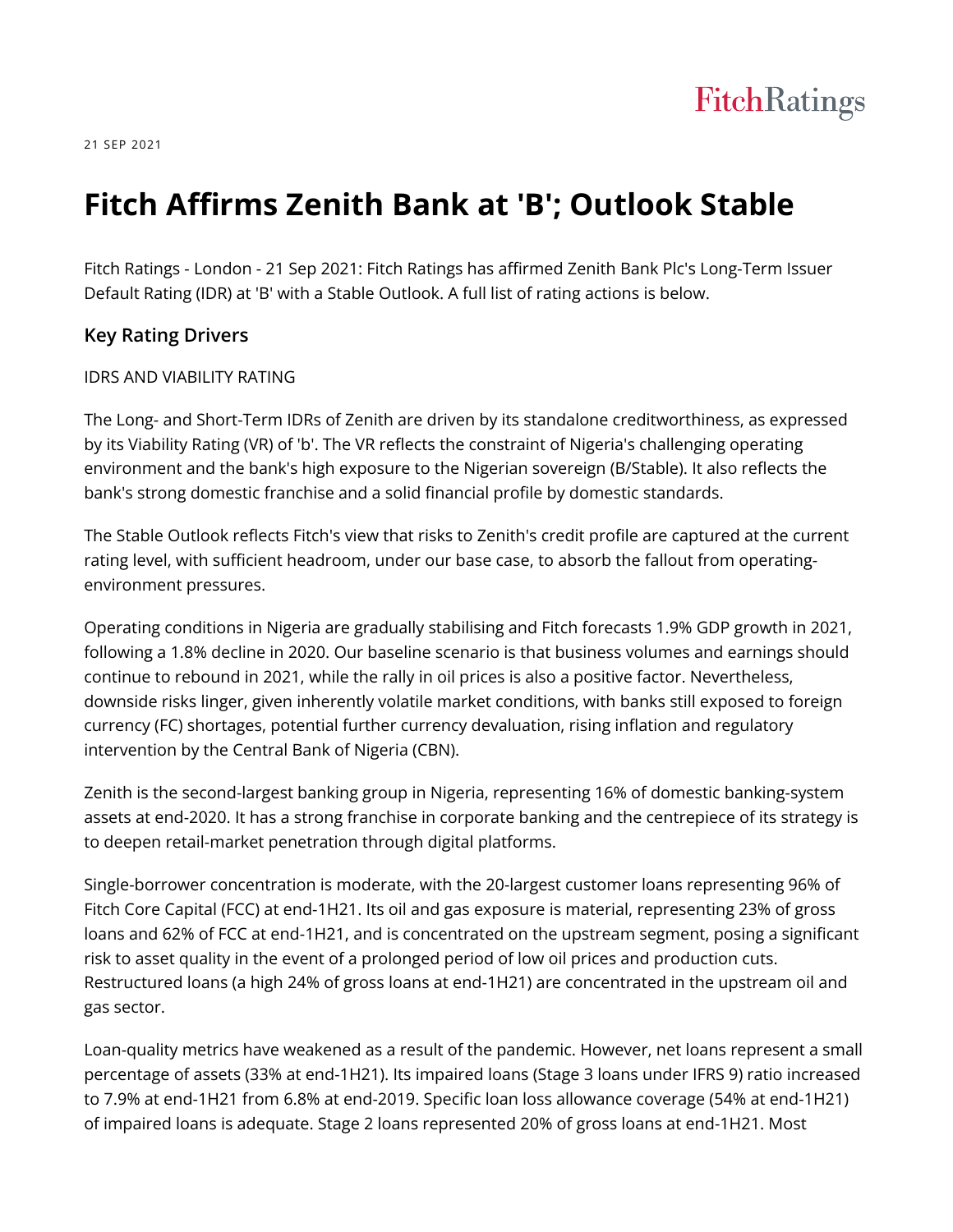restructured loans are classified as Stage 2, but are sufficiently collateralised and not expected to become impaired.

Our asset-quality assessment also considers a substantial amount of non-loan assets, largely comprising government securities and cash reserves at the CBN. Sovereign exposure through government securities is high (estimated at over 150% of FCC at end-1H21) and represents a constraint on the VR.

Profitability is solid, as indicated by operating returns on risk-weighted assets that have averaged 6.3% over the past four years. It is supported by a low cost of funding, strong non-interest income and manageable loan impairment charges. Weaker profitability in recent years has been driven by a declining interest-rate environment and increased cash-reserve debits that have weighed on its net interest margin.

Capitalisation is a rating strength. Zenith's FCC ratio of 21.7% at end-1H21 reflects a balance sheet that exhibits low leverage, as indicated by a fairly high tangible leverage ratio of 13.3% at end-1H21. Preimpairment operating profit is very strong, averaging 12% of average gross loans over the past four years, providing a large buffer to absorb loan impairment charges.

Funding is mainly in the form of a stable and inexpensive customer deposit base, comprising a high percentage of current and savings accounts (93% at end-1H21), with large volumes sourced from individuals and SMEs. Single-depositor concentration is very low, with the 20-largest depositors representing just 4% of customer deposits at end-1H21. Liquidity coverage is comfortable in both local and foreign currencies.

#### SENIOR UNSECURED DEBT

Senior unsecured debt is rated at the same level as Zenith's IDRs because in our view the likelihood of default on these notes reflects that of the bank. The Recovery Rating of these notes is 'RR4', indicating average recovery prospects.

## SUPPORT RATING AND SUPPORT RATING FLOOR

Sovereign support to commercial banks cannot be relied on given Nigeria's weak ability to provide support, particularly in foreign currency. The Support Rating Floor of all Nigerian banks is 'No Floor' and all Support Ratings are '5'. This reflects our view that senior creditors cannot rely on receiving full and timely extraordinary support from the Nigerian sovereign if any of the banks become non-viable.

#### NATIONAL RATINGS

The National Ratings of Zenith reflect its creditworthiness relative to that of other issuers in Nigeria and are driven by its standalone strength. They are at the higher end of the scale, reflecting Zenith's comparatively strong domestic franchise, profitability, capitalisation, funding structure and liquidity coverage.

## **RATING SENSITIVITIES**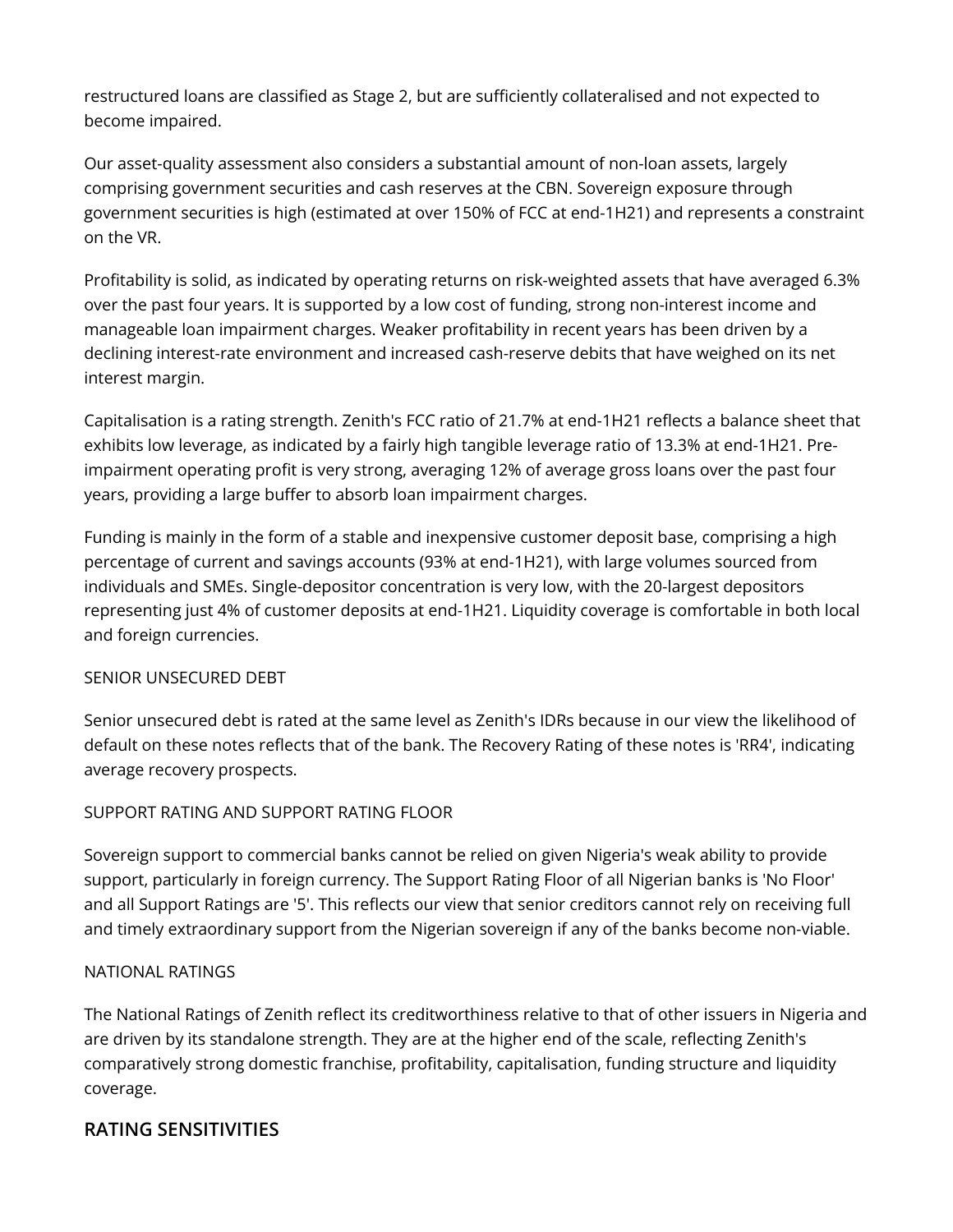Factors that could, individually or collectively, lead to positive rating action/upgrade:

- An upgrade of the Long-Term IDR would require a sovereign upgrade and a continued record of solid financial metrics.

Factors that could, individually or collectively, lead to negative rating action/downgrade:

- A sovereign downgrade would result in a downgrade of the Long-Term IDR given that Zenith does not meet Fitch's criteria to be rated above the sovereign.

- A combination of an increase in the impaired loans ratio significantly above 10% and aggressive growth at home or abroad that results in very thin buffers over regulatory capital requirements or a sharp decline in the FCC ratio.

# **Best/Worst Case Rating Scenario**

International scale credit ratings of Financial Institutions and Covered Bond issuers have a best-case rating upgrade scenario (defined as the 99th percentile of rating transitions, measured in a positive direction) of three notches over a three-year rating horizon; and a worst-case rating downgrade scenario (defined as the 99th percentile of rating transitions, measured in a negative direction) of four notches over three years. The complete span of best- and worst-case scenario credit ratings for all rating categories ranges from 'AAA' to 'D'. Best- and worst-case scenario credit ratings are based on historical performance. For more information about the methodology used to determine sectorspecific best- and worst-case scenario credit ratings, visit https://www.fitchratings.com/site/re/ 10111579

# **REFERENCES FOR SUBSTANTIALLY MATERIAL SOURCE CITED AS KEY DRIVER OF RATING**

The principal sources of information used in the analysis are described in the Applicable Criteria.

# **ESG Considerations**

Unless otherwise disclosed in this section, the highest level of ESG credit relevance is a score of '3'. This means ESG issues are credit-neutral or have only a minimal credit impact on the entity, either due to their nature or the way in which they are being managed by the entity. For more information on Fitch's ESG Relevance Scores, visit www.fitchratings.com/esg

# **Fitch Ratings Analysts**

**Tim Slater** Associate Director Primary Rating Analyst +44 20 3530 1791 Fitch Ratings Ltd 30 North Colonnade, Canary Wharf London E14 5GN

#### **Christopher Ogunleye**

Senior Analyst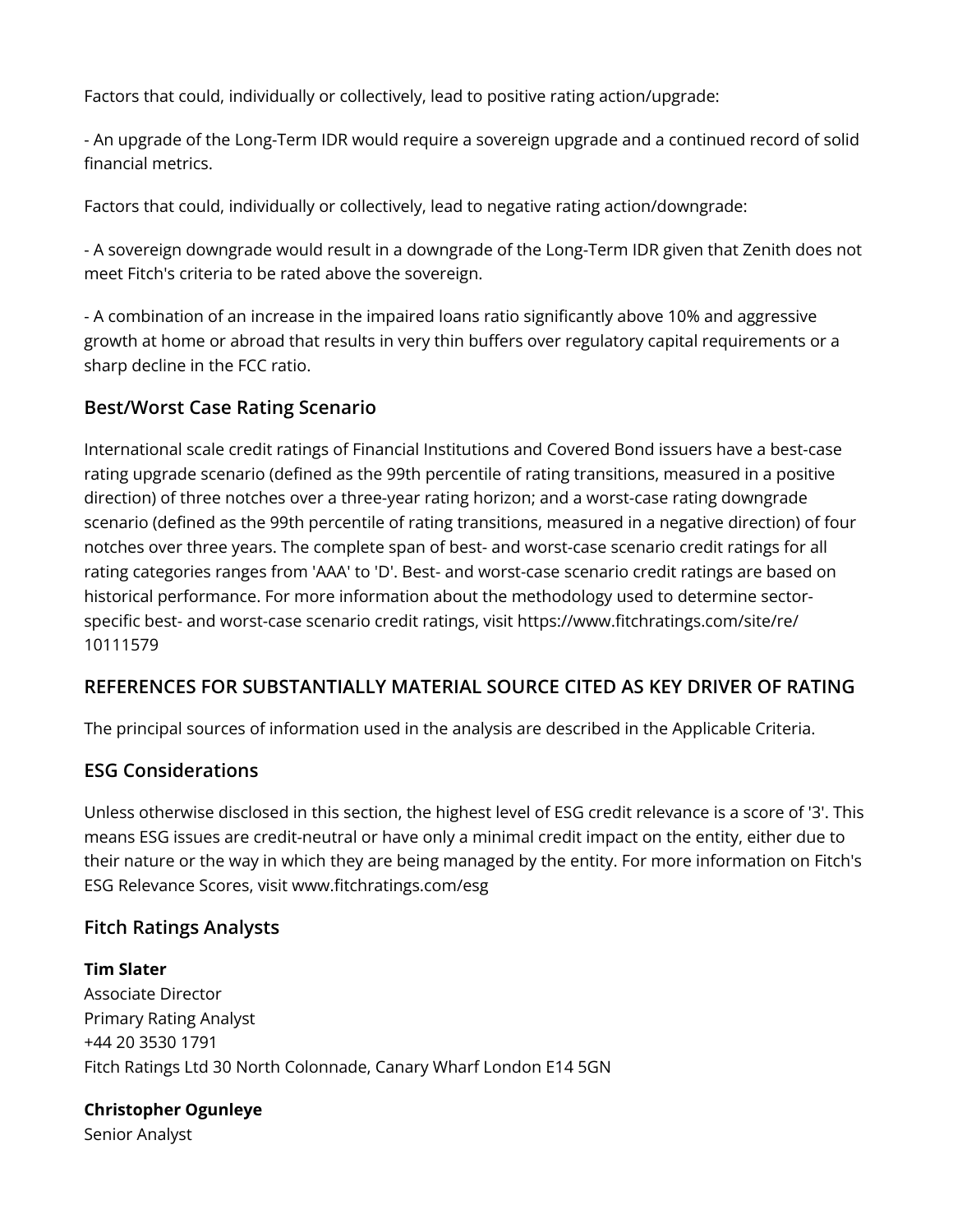Secondary Rating Analyst +44 20 3530 1192

## **Lindsey Liddell**

Senior Director Committee Chairperson +44 20 3530 1008

# **Media Contacts**

#### **Louisa Williams**

London +44 20 3530 2452 louisa.williams@thefitchgroup.com

# **Rating Actions**

| <b>ENTITY/DEBT</b>               | <b>RATING</b>    |             |          | <b>RECOVERY</b> | <b>PRIOR</b> |
|----------------------------------|------------------|-------------|----------|-----------------|--------------|
| Zenith Bank<br>Plc               | LT IDR           | BO          | Affirmed |                 | $B$ O        |
|                                  | <b>ST IDR</b>    | $\mathsf B$ | Affirmed |                 | B            |
|                                  | Natl LT          | AA-(nga)    | Affirmed |                 | AA-(nga)     |
|                                  | Natl ST          | $F1+(nga)$  | Affirmed |                 | $F1+(nga)$   |
|                                  | Viability        | $\mathsf b$ | Affirmed |                 | $\mathsf b$  |
|                                  | Support          | 5           | Affirmed |                 | 5            |
|                                  | Support<br>Floor | <b>NF</b>   | Affirmed |                 | NF           |
| senior<br>$\bullet$<br>unsecured |                  | B           | Affirmed | RR4             | $\sf B$      |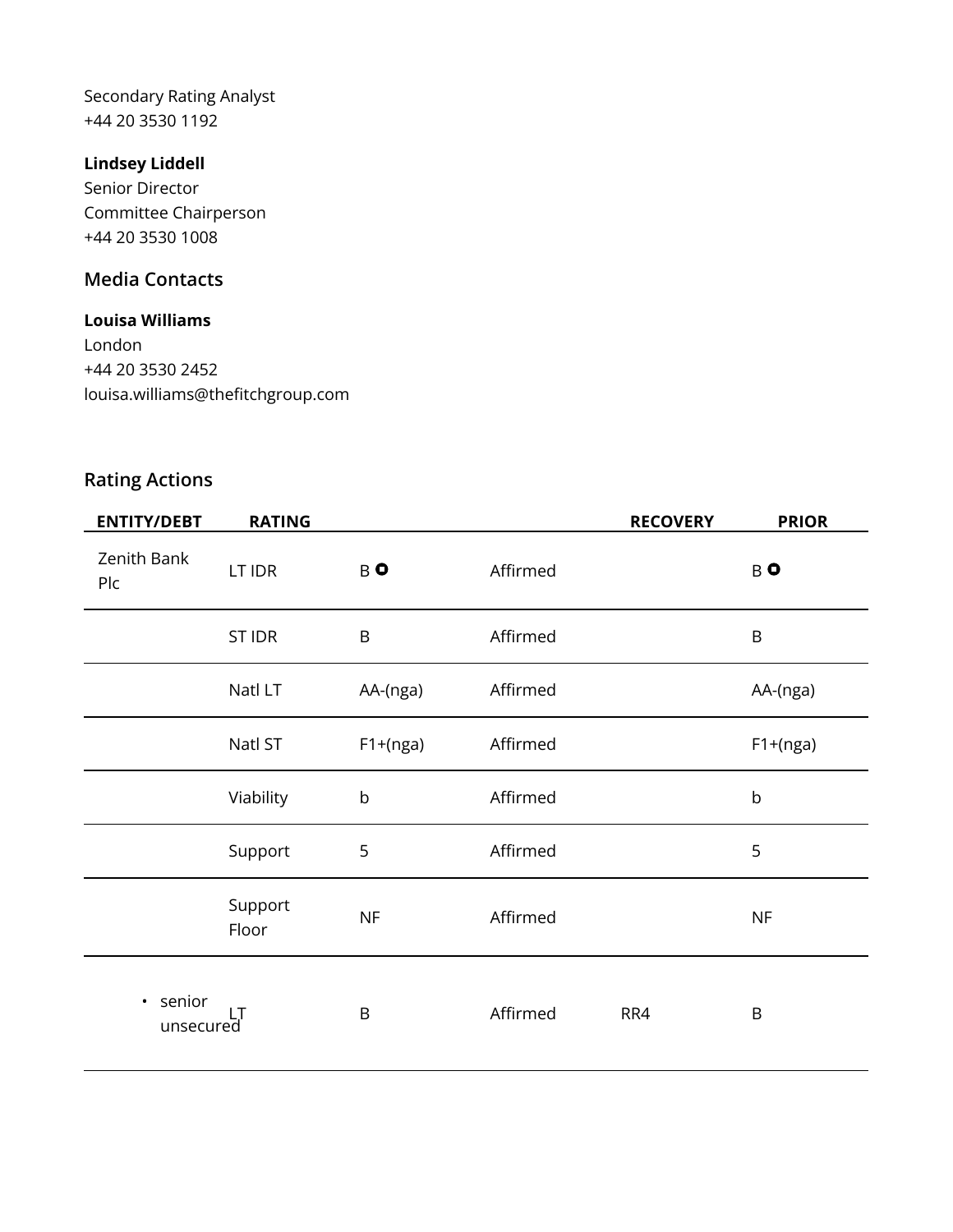| <b>ENTITY/DEBT</b>          | <b>RATING</b> |   |          | <b>RECOVERY</b> | <b>PRIOR</b> |
|-----------------------------|---------------|---|----------|-----------------|--------------|
| $\cdot$ senior<br>unsecured |               | B | Affirmed |                 | B            |

#### **RATINGS KEY OUTLOOK WATCH**

| <b>POSITIVE</b> | O | $\leftrightarrow$ |
|-----------------|---|-------------------|
| <b>NEGATIVE</b> | 8 | ↩                 |
| <b>EVOLVING</b> | Ο | ●                 |
| <b>STABLE</b>   | O |                   |

## **Applicable Criteria**

[Bank Rating Criteria \(pub.28 Feb 2020\) \(including rating assumption sensitivity\)](https://app.fitchconnect.com/search/research/article/RPT_10110041)

[National Scale Rating Criteria \(pub.22 Dec 2020\)](https://app.fitchconnect.com/search/research/article/RPT_10146648)

## **Additional Disclosures**

[Solicitation Status](https://www.fitchratings.com/research/banks/fitch-affirms-zenith-bank-at-b-outlook-stable-21-09-2021#solicitation-status)

#### **Endorsement Status**

Zenith Bank Plc UK Issued, EU Endorsed

#### **Disclaimer**

ALL FITCH CREDIT RATINGS ARE SUBJECT TO CERTAIN LIMITATIONS AND DISCLAIMERS. PLEASE READ THESE LIMITATIONS AND DISCLAIMERS BY FOLLOWING THIS LINK: [HTTPS://WWW.FITCHRATINGS.COM/UNDERSTANDINGCREDITRATINGS](https://www.fitchratings.com/UNDERSTANDINGCREDITRATINGS). IN ADDITION, THE FOLLOWING [HTTPS://WWW.FITCHRATINGS.COM/RATING-DEFINITIONS-DOCUMENT](https://www.fitchratings.com/rating-definitions-document) DETAILS FITCH'S RATING DEFINITIONS FOR EACH RATING SCALE AND RATING CATEGORIES, INCLUDING DEFINITIONS RELATING TO DEFAULT. PUBLISHED RATINGS, CRITERIA, AND METHODOLOGIES ARE AVAILABLE FROM THIS SITE AT ALL TIMES. FITCH'S CODE OF CONDUCT, CONFIDENTIALITY, CONFLICTS OF INTEREST, AFFILIATE FIREWALL, COMPLIANCE, AND OTHER RELEVANT POLICIES AND PROCEDURES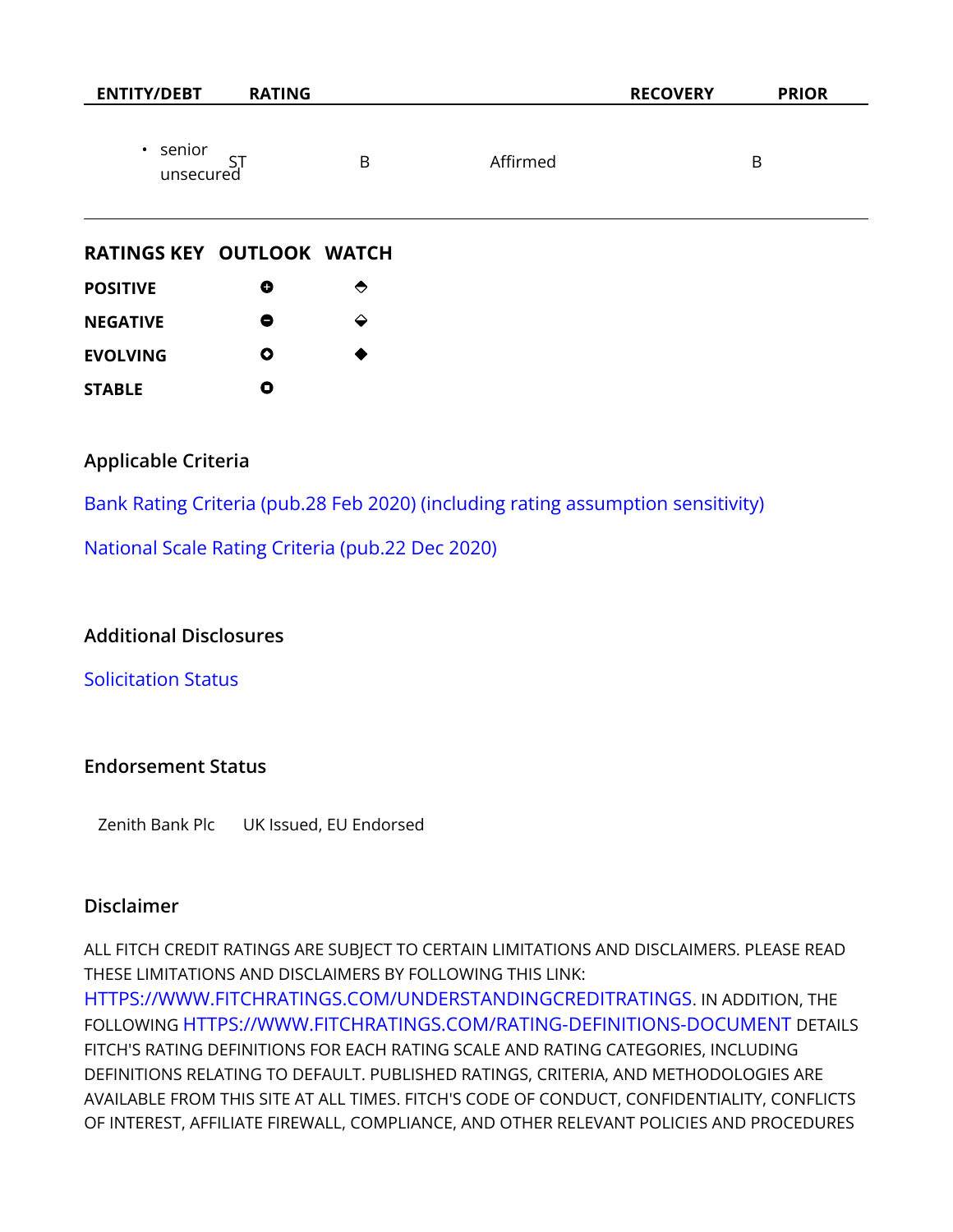ARE ALSO AVAILABLE FROM THE CODE OF CONDUCT SECTION OF THIS SITE. DIRECTORS AND SHAREHOLDERS RELEVANT INTERESTS ARE AVAILABLE AT [HTTPS://WWW.FITCHRATINGS.COM/](https://www.fitchratings.com/site/regulatory) [SITE/REGULATORY](https://www.fitchratings.com/site/regulatory). FITCH MAY HAVE PROVIDED ANOTHER PERMISSIBLE SERVICE OR ANCILLARY SERVICE TO THE RATED ENTITY OR ITS RELATED THIRD PARTIES. DETAILS OF PERMISSIBLE SERVICE(S) FOR WHICH THE LEAD ANALYST IS BASED IN AN ESMA- OR FCA-REGISTERED FITCH RATINGS COMPANY (OR BRANCH OF SUCH A COMPANY) OR ANCILLARY SERVICE(S) CAN BE FOUND ON THE ENTITY SUMMARY PAGE FOR THIS ISSUER ON THE FITCH RATINGS WEBSITE.

# **Copyright**

Copyright © 2021 by Fitch Ratings, Inc., Fitch Ratings Ltd. and its subsidiaries. 33 Whitehall Street, NY, NY 10004. Telephone: 1-800-753-4824, (212) 908-0500. Fax: (212) 480-4435. Reproduction or retransmission in whole or in part is prohibited except by permission. All rights reserved. In issuing and maintaining its ratings and in making other reports (including forecast information), Fitch relies on factual information it receives from issuers and underwriters and from other sources Fitch believes to be credible. Fitch conducts a reasonable investigation of the factual information relied upon by it in accordance with its ratings methodology, and obtains reasonable verification of that information from independent sources, to the extent such sources are available for a given security or in a given jurisdiction. The manner of Fitch's factual investigation and the scope of the third-party verification it obtains will vary depending on the nature of the rated security and its issuer, the requirements and practices in the jurisdiction in which the rated security is offered and sold and/or the issuer is located, the availability and nature of relevant public information, access to the management of the issuer and its advisers, the availability of pre-existing third-party verifications such as audit reports, agreed-upon procedures letters, appraisals, actuarial reports, engineering reports, legal opinions and other reports provided by third parties, the availability of independent and competent third- party verification sources with respect to the particular security or in the particular jurisdiction of the issuer, and a variety of other factors. Users of Fitch's ratings and reports should understand that neither an enhanced factual investigation nor any third-party verification can ensure that all of the information Fitch relies on in connection with a rating or a report will be accurate and complete. Ultimately, the issuer and its advisers are responsible for the accuracy of the information they provide to Fitch and to the market in offering documents and other reports. In issuing its ratings and its reports, Fitch must rely on the work of experts, including independent auditors with respect to financial statements and attorneys with respect to legal and tax matters. Further, ratings and forecasts of financial and other information are inherently forward-looking and embody assumptions and predictions about future events that by their nature cannot be verified as facts. As a result, despite any verification of current facts, ratings and forecasts can be affected by future events or conditions that were not anticipated at the time a rating or forecast was issued or affirmed.

The information in this report is provided "as is" without any representation or warranty of any kind, and Fitch does not represent or warrant that the report or any of its contents will meet any of the requirements of a recipient of the report. A Fitch rating is an opinion as to the creditworthiness of a security. This opinion and reports made by Fitch are based on established criteria and methodologies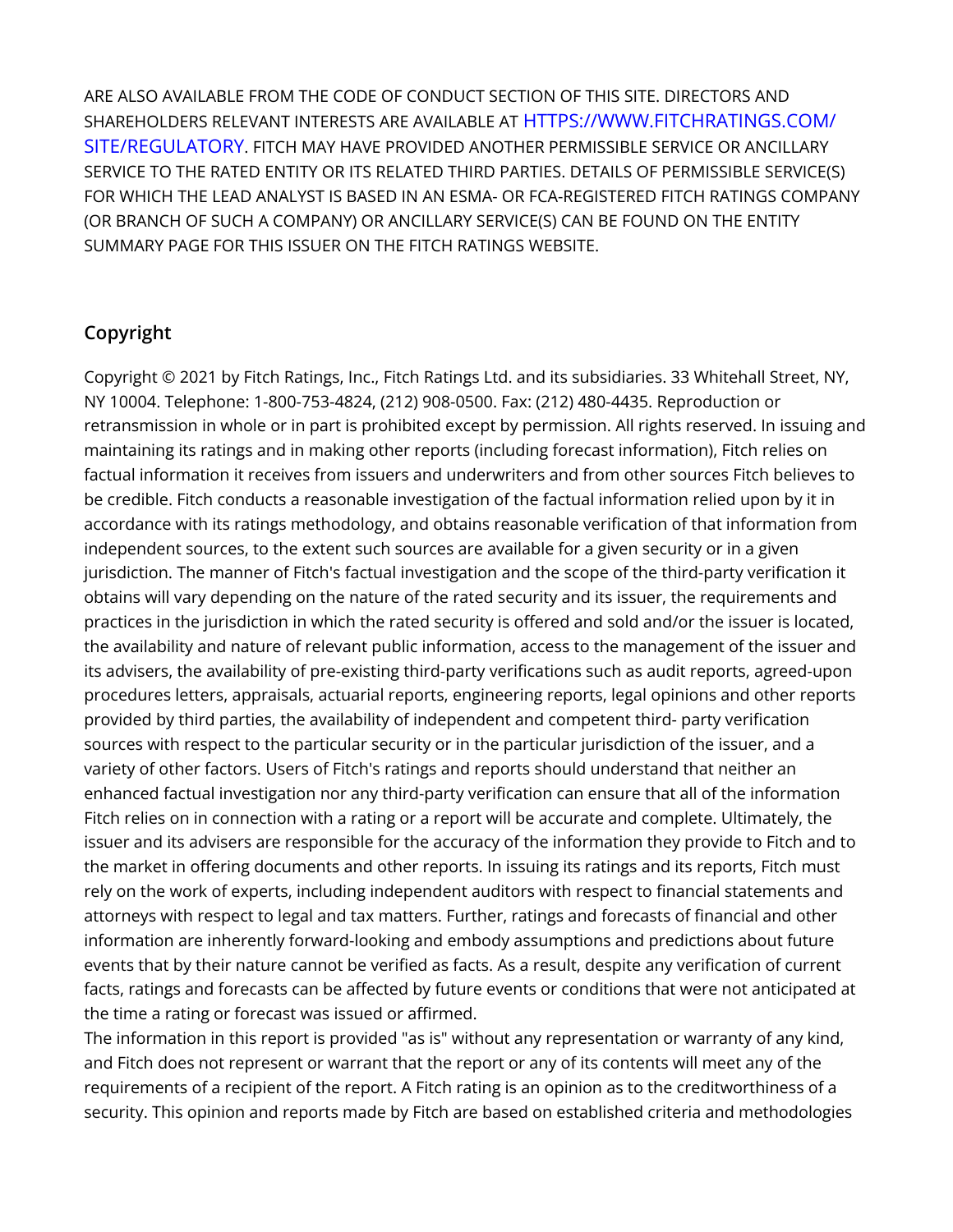that Fitch is continuously evaluating and updating. Therefore, ratings and reports are the collective work product of Fitch and no individual, or group of individuals, is solely responsible for a rating or a report. The rating does not address the risk of loss due to risks other than credit risk, unless such risk is specifically mentioned. Fitch is not engaged in the offer or sale of any security. All Fitch reports have shared authorship. Individuals identified in a Fitch report were involved in, but are not solely responsible for, the opinions stated therein. The individuals are named for contact purposes only. A report providing a Fitch rating is neither a prospectus nor a substitute for the information assembled, verified and presented to investors by the issuer and its agents in connection with the sale of the securities. Ratings may be changed or withdrawn at any time for any reason in the sole discretion of Fitch. Fitch does not provide investment advice of any sort. Ratings are not a recommendation to buy, sell, or hold any security. Ratings do not comment on the adequacy of market price, the suitability of any security for a particular investor, or the tax-exempt nature or taxability of payments made in respect to any security. Fitch receives fees from issuers, insurers, guarantors, other obligors, and underwriters for rating securities. Such fees generally vary from US\$1,000 to US\$750,000 (or the applicable currency equivalent) per issue. In certain cases, Fitch will rate all or a number of issues issued by a particular issuer, or insured or guaranteed by a particular insurer or guarantor, for a single annual fee. Such fees are expected to vary from US\$10,000 to US\$1,500,000 (or the applicable currency equivalent). The assignment, publication, or dissemination of a rating by Fitch shall not constitute a consent by Fitch to use its name as an expert in connection with any registration statement filed under the United States securities laws, the Financial Services and Markets Act of 2000 of the United Kingdom, or the securities laws of any particular jurisdiction. Due to the relative efficiency of electronic publishing and distribution, Fitch research may be available to electronic subscribers up to three days earlier than to print subscribers.

For Australia, New Zealand, Taiwan and South Korea only: Fitch Australia Pty Ltd holds an Australian financial services license (AFS license no. 337123) which authorizes it to provide credit ratings to wholesale clients only. Credit ratings information published by Fitch is not intended to be used by persons who are retail clients within the meaning of the Corporations Act 2001 Fitch Ratings, Inc. is registered with the U.S. Securities and Exchange Commission as a Nationally Recognized Statistical Rating Organization (the "NRSRO"). While certain of the NRSRO's credit rating subsidiaries are listed on Item 3 of Form NRSRO and as such are authorized to issue credit ratings on behalf of the NRSRO (see <https://www.fitchratings.com/site/regulatory>), other credit rating subsidiaries are not listed on Form NRSRO (the "non-NRSROs") and therefore credit ratings issued by those subsidiaries are not issued on behalf of the NRSRO. However, non-NRSRO personnel may participate in determining credit ratings issued by or on behalf of the NRSRO.

# **Endorsement policy**

Fitch's international credit ratings produced outside the EU or the UK, as the case may be, are endorsed for use by regulated entities within the EU or the UK, respectively, for regulatory purposes, pursuant to the terms of the EU CRA Regulation or the UK Credit Rating Agencies (Amendment etc.) (EU Exit) Regulations 2019, as the case may be. Fitch's approach to endorsement in the EU and the UK can